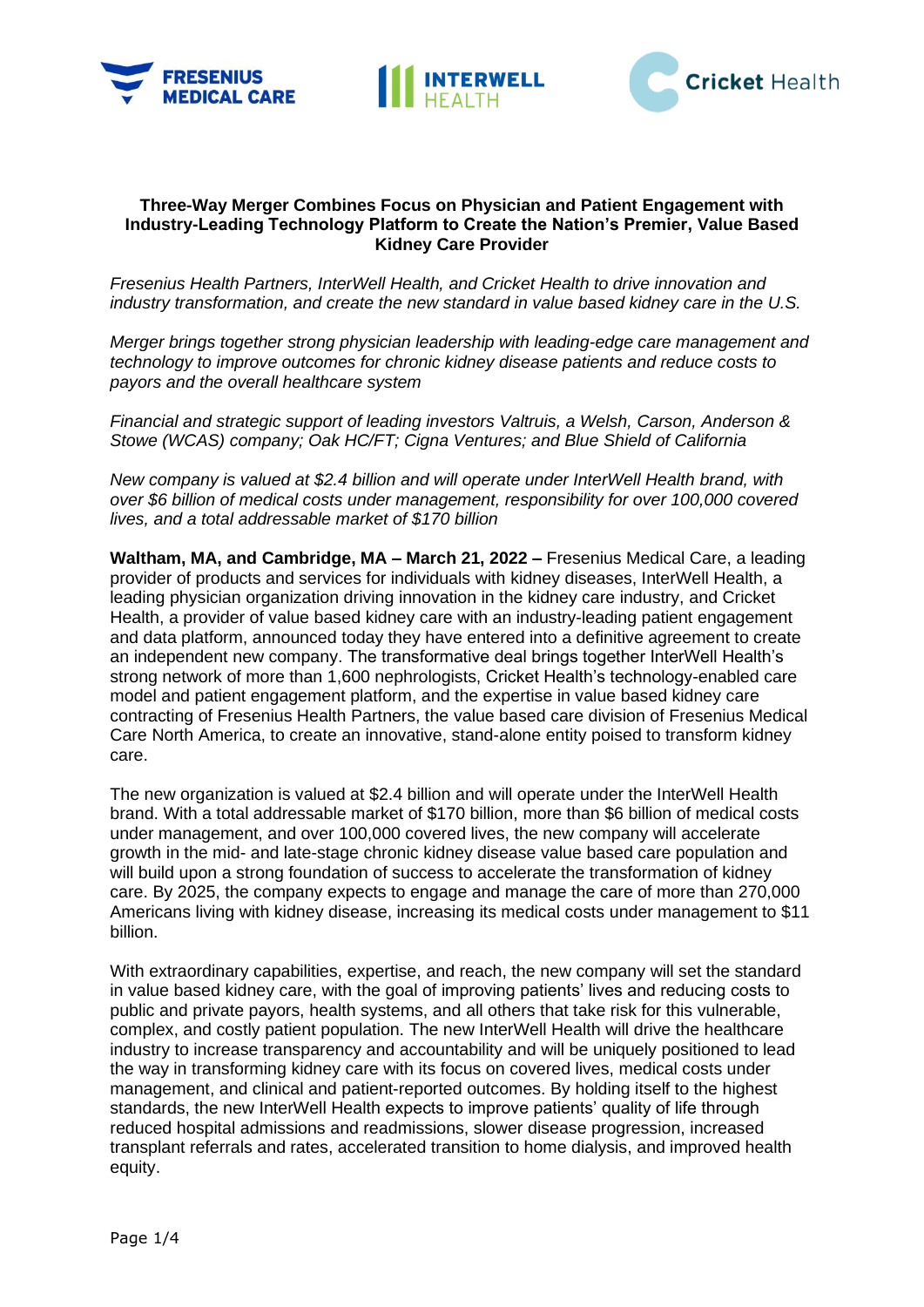





"The new InterWell Health will bring together physicians, care management teams, and providers to ensure we show up as one team and provide the best possible experience for the patients who entrust us with their care," said Bill Valle, CEO of Care Delivery for Fresenius Medical Care. "Cricket Health's predictive analytics and patient engagement platform combined with the physician-led clinical approach of InterWell Health and Fresenius Health Partners' experience and expertise in value based care will position the organization for accelerated growth."

The company will benefit from the integration of Cricket Health's StageSmart™ machine learning and predictive glomerular filtration rate (GFR) model (known as pGFR™). This transformative technology will enable the combined entity to identify and risk stratify patients prior to kidney failure with 96 percent accuracy, helping slow disease progression and giving patients the time necessary to choose a treatment option that is right for them. Through Cricket's proprietary web-based patient engagement platform, the new company will be able to grow its operations across the U.S., providing patients with a deeply immersive and transformative experience with their care teams. The predictive analytics model and patient engagement platform meet the highest standards for information security, having earned Certified status by HITRUST<sup>1</sup>.

"At Cricket Health, our mission is to help our patients live their best lives. This combination advances our ability to do just that," said Cricket Health CEO, Robert Sepucha. "Each patient's situation and needs are unique, and the new organization will offer groundbreaking solutions from machine learning to highly personalized engagement that keep patients healthy, at home, and out of the hospital."

InterWell Health was formed in 2019 as a partnership with nephrologists dedicated to driving value and innovation for chronic kidney patients in the U.S. This high-performing physician network provides individualized care to patients across the full spectrum of kidney disease – before and after kidney failure – including comprehensive 24/7 patient support service and access to the National Committee for Quality Assurance-accredited KidneyCare:365 CKD program. The new entity will expand the support physicians need to elevate the way they practice medicine. By closely aligning workflows and providing the data, education, and care management resources necessary to succeed in a value based world, the new InterWell Health will work with practices to develop and implement care models specific to their community, as well as help them contract with national payors.

"The big beneficiaries here are patients, through the strengthened relationships created with their physicians. Recognizing that nephrologists are the constant in an otherwise fragmented care delivery system, our goal is to further enhance the support to physician practices, giving them even greater opportunities to focus on what matters most – patient care," said co-Chief Medical Officer of InterWell Health, Dr. George Hart. "Patients will be empowered to identify issues and better manage their disease progression well before the onset of kidney failure."

The new InterWell Health will be separate from Fresenius Medical Care, with the benefit of the company's experience, expertise, resources, and services. With the financial and strategic support of leading investors, including: Valtruis, a WCAS company; Oak HC/FT; Cigna Ventures; and Blue Shield of California, the new company will have the financial flexibility to make further investments to strategically grow and explore adjacent value based care opportunities.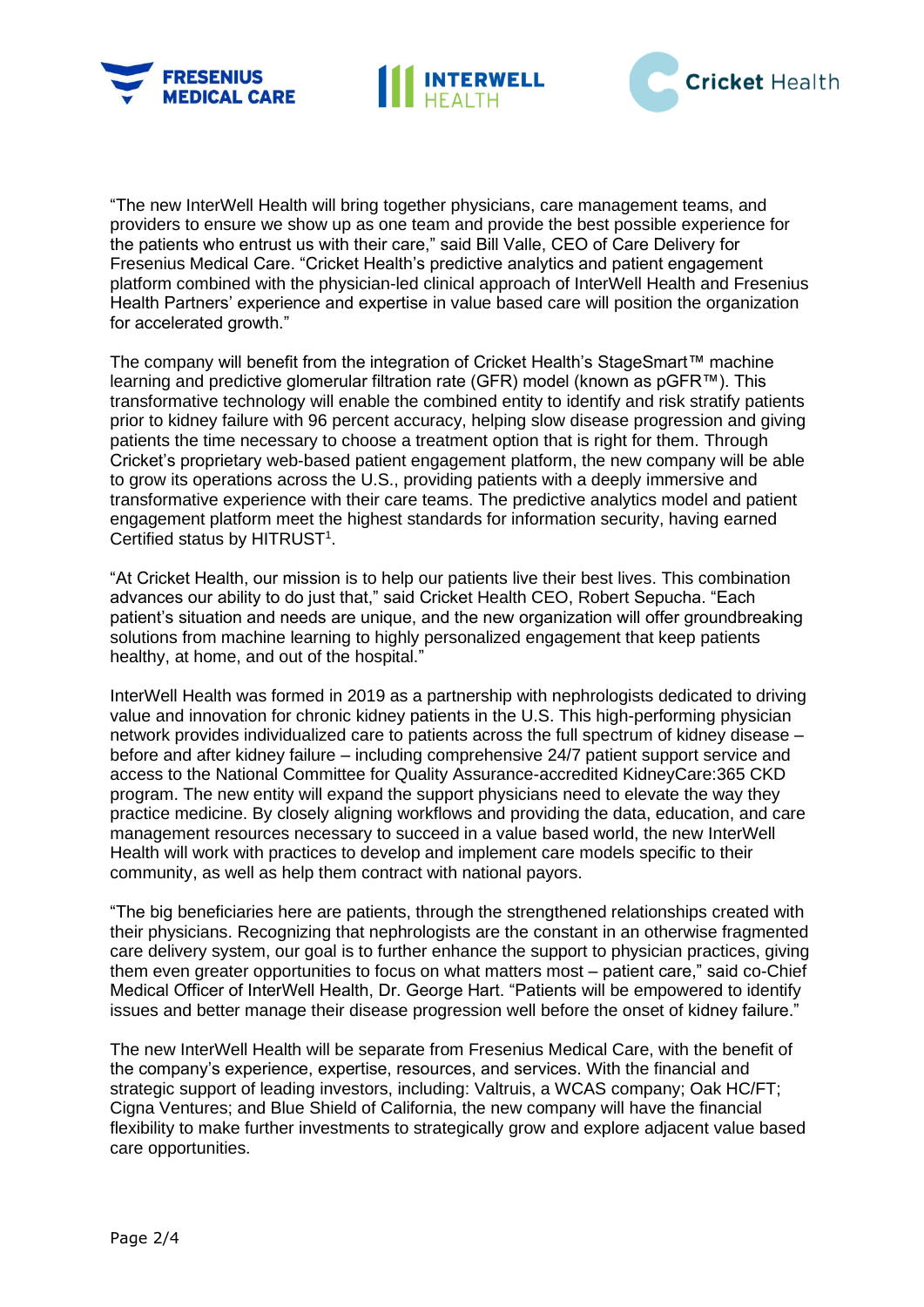





"Valtruis has been thrilled with our partnership with Cricket Health to date, and we are excited to help catalyze this game-changing transaction in kidney care as we continue to build out our capabilities in value based care and fortify our strategic relationships throughout the healthcare ecosystem," said David Caluori, Chairman of the Board, Valtruis, and General Partner, WCAS.

The management team for the new InterWell Health will include Robert Sepucha, Chief Executive Officer; David Pollack, President & Chief Operating Officer; and George Hart, M.D., Chief Medical Officer.

## **Approvals**

The transaction has been approved by the Supervisory Board of Fresenius Medical Care Management AG, the InterWell Health Board of Directors, and the Cricket Health Board of Directors. The closing of the transaction is subject to regulatory review. Depending on the progress of such review, the company currently anticipates the transaction could close in the second half of 2022.

## **Advisors**

Piper Sandler & Co. served as financial advisor and Cleary Gottlieb Steen & Hamilton LLP served as legal counsel to Fresenius Medical Care. Ernst & Young Capital Advisors, LLC served as financial advisor and Goodwin Procter LLP served as legal counsel to InterWell Health. Barclays served as financial advisor and Perkins Coie LLP served as legal counsel to Cricket Health. Ropes & Gray served as legal counsel to Valtruis and WCAS.

## *<sup>1</sup> [HITRUST Alliance | Information Risk Management and Compliance](https://hitrustalliance.net/)*

# **About Fresenius Medical Care North America**

Fresenius Medical Care North America (FMCNA) is the premier healthcare company focused on providing the highest quality care to people with renal and other chronic conditions. Through its industry-leading network of dialysis facilities and outpatient cardiac and vascular labs, Fresenius Medical Care North America provides coordinated healthcare services at pivotal care points for hundreds of thousands of chronically ill customers throughout the continent. As the world's largest fully integrated renal company, it offers specialty pharmacy and laboratory services, and manufactures and distributes the most comprehensive line of dialysis equipment, disposable products, and renal pharmaceuticals. For more information, visit the FMCNA website at [https://fmcna.com.](https://fmcna.com/)

### **About InterWell Health**

InterWell Health is a national, physician-centric joint venture between 1,100 physician investors and Fresenius Medical Care North America (FMCNA). Through its nephrology network of more than 1,600 physicians, InterWell Health is positioned to manage kidney patients under at-risk arrangements with public and private payors across the full continuum of chronic kidney disease, transplant, end stage kidney disease, and conservative care. The combined resources and clinical and analytical expertise of the nephrology partners and FMCNA are transforming care models for chronic kidney disease patients in ways that improve patient outcomes and achieve payor goals. For more information, visit the company's website at [https://www.interwellhealth.com/.](https://www.interwellhealth.com/)

### **About Cricket Health**

Cricket Health is an industry-leading provider of value based kidney care with a clinicallyproven approach to managing chronic kidney disease (CKD) and end-stage kidney disease